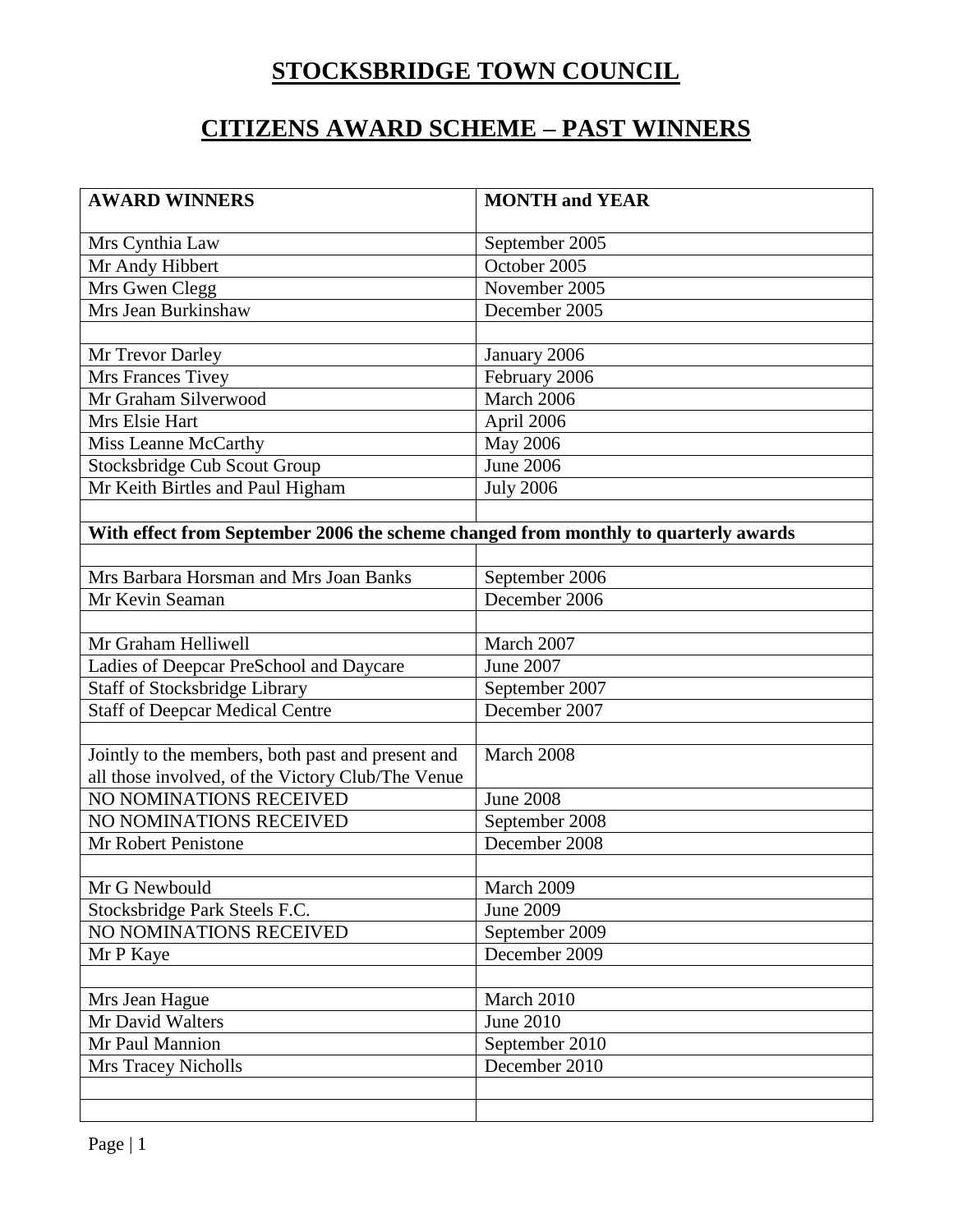# **STOCKSBRIDGE TOWN COUNCIL**

#### **CITIZENS AWARD SCHEME – PAST WINNERS**

| <b>AWARD WINNERS</b>                                                            | <b>MONTH and YEAR</b> |
|---------------------------------------------------------------------------------|-----------------------|
|                                                                                 |                       |
| Mr Dave Goodison                                                                | March 2011            |
| Mr & Mrs Graham and Dorothy Shaw                                                | June 2011             |
| <b>Catherine Cotterill</b>                                                      | September 2011        |
| <b>Yvonne Bland</b>                                                             | December 2011         |
|                                                                                 |                       |
| Mr Andrew Cain                                                                  | June 2012             |
| Mrs S Parry                                                                     | September 2012        |
| Mrs W M Kaye                                                                    | December 2012         |
|                                                                                 |                       |
| Mr Chris Holcroft and                                                           | March 2013            |
| Mr Peter Morton                                                                 |                       |
| Mrs Elsie Newton                                                                | June 2013             |
| Mr Ben Scott                                                                    | September 2013        |
| Mrs Doris Stubbs                                                                | December 2013         |
|                                                                                 |                       |
| With effect from 2014 the scheme changed from Quarterly Awards to Annual Awards |                       |
|                                                                                 |                       |
| <b>ANNUAL CITIZEN'S AWARD WINNERS</b>                                           | <b>MONTH AND YEAR</b> |
| Mr Dennis Pindar                                                                | March 2014            |
|                                                                                 |                       |
| Mr Cliff North                                                                  | March 2015            |
|                                                                                 |                       |
| Mr Martin Brelsford and Mrs Alison Brelsford                                    | April 2016            |
| And                                                                             |                       |
| Staff and Volunteers at 4SLC Trust/Stocksbridge                                 |                       |
| <b>Community Leisure Centre</b>                                                 |                       |
|                                                                                 |                       |
| Mr Geoff Travis and Mrs Kath Travis                                             | April 2017            |
| And                                                                             |                       |
| <b>Teresa Bisatt and Karen Lindley</b>                                          |                       |
|                                                                                 |                       |
| Calvin Marsland                                                                 | April 2018            |
| Danial Hart                                                                     |                       |
| And                                                                             |                       |
| Dr John Cornell                                                                 |                       |
| Tom Todner                                                                      | March 2019            |
| <b>Richard Hayes</b>                                                            |                       |
| Hope Café Members                                                               |                       |
| Jacqueline Higginbottom                                                         |                       |
| Page   2                                                                        |                       |